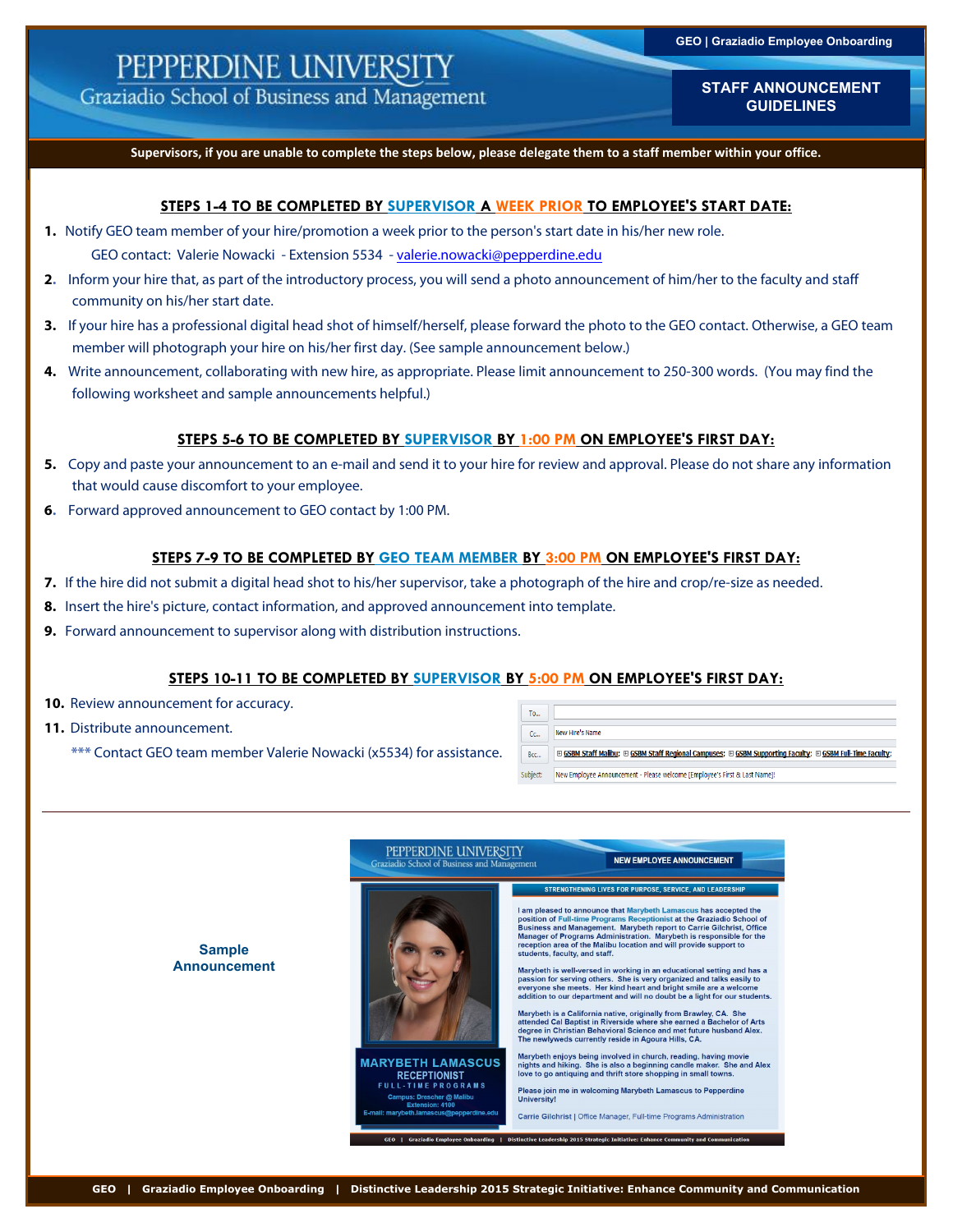# **GRAZIADIO STAFF ANNOUNCEMENT**

## *SUPERVISOR WORKSHEET*

**The announcement is one of the most important ways you influence how welcomed and valued your new employee feels.** This worksheet was designed by the GEO (Graziadio Employee Onboarding) team to help you effectively introduce your employee (**new or promoted**) to the faculty and staff community. While it is *not* **mandatory** that you use this worksheet, you may find it helpful when composing your announcement.

## **ABOUT YOUR EMPLOYEE**

| Legal Name:                 |        | <b>Hire Date:</b>            |  |  |  |
|-----------------------------|--------|------------------------------|--|--|--|
| <b>Preferred Name:</b>      |        | Department:                  |  |  |  |
| Job Title:                  |        | Reports to:                  |  |  |  |
| <b>Job Duties:</b>          |        |                              |  |  |  |
| Significant<br>Other:       |        | Number/Names<br>of Children: |  |  |  |
| Hobbies/<br>Interests:      |        | Charity/Service<br>Work:     |  |  |  |
| <b>CONTACT INFORMATION:</b> |        |                              |  |  |  |
| Location/Suite:             | Phone: | Campus<br>E-mail:            |  |  |  |
| <b>PREVIOUS EMPLOYMENT:</b> |        |                              |  |  |  |
| Employer 1:                 |        | Employer 2:                  |  |  |  |
| Title:                      |        | Title:                       |  |  |  |
|                             |        |                              |  |  |  |
| <b>Job Duties:</b>          |        | <b>Job Duties:</b>           |  |  |  |
| <b>EDUCATION:</b>           |        |                              |  |  |  |

## Business Credentials: (e.g., certifications, licenses, memberships, etc.) Emphasis: Emphasis: Degree/Diploma: School 2: Degree/Diploma: School 1:

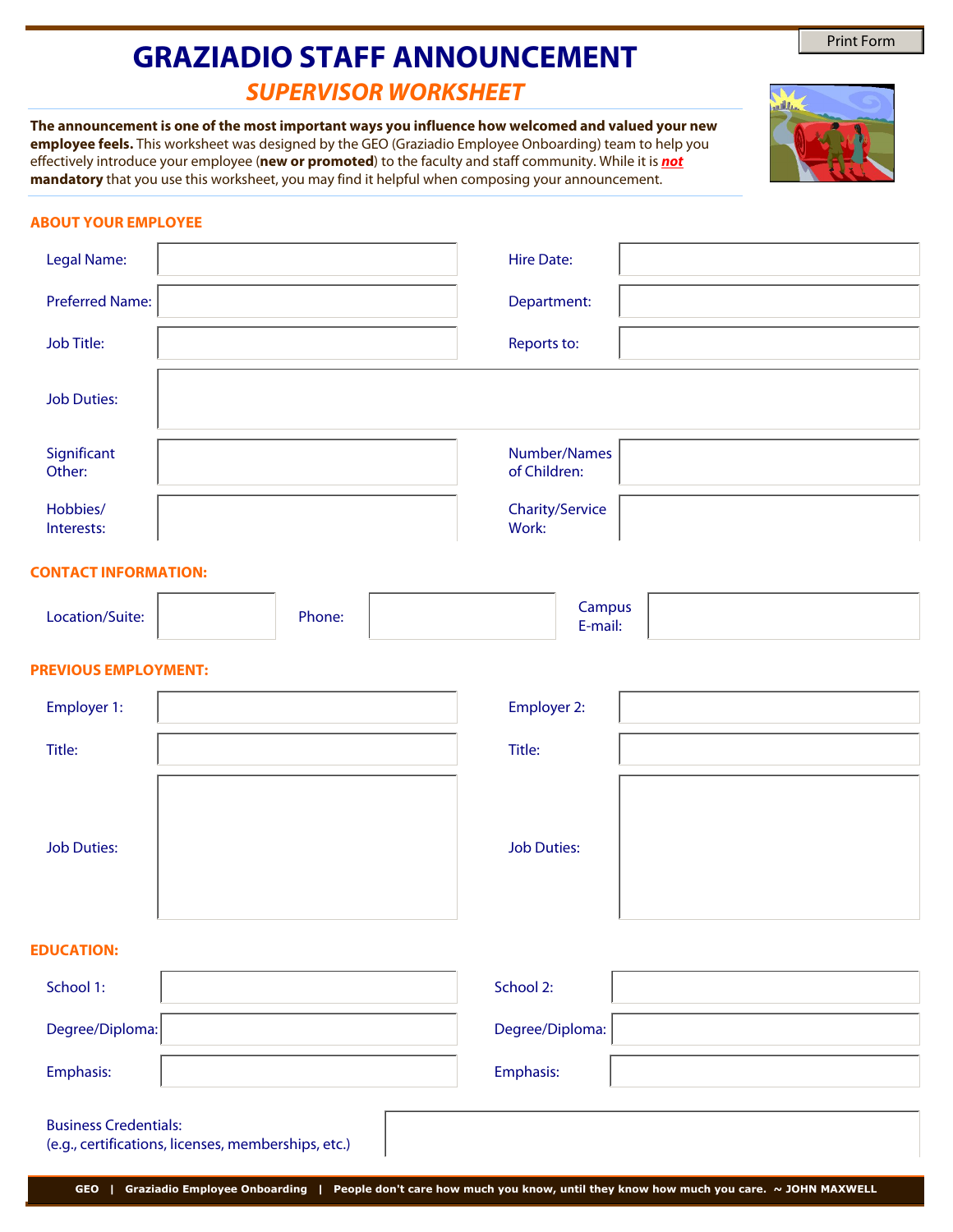## **QUESTIONS TO CONSIDER:**

| Is this a promotion from within? For which<br>school/department did the hire work?                                                                                                                      |  |
|---------------------------------------------------------------------------------------------------------------------------------------------------------------------------------------------------------|--|
| Is the hire a Pepperdine alumni? Which school/<br>program did he/she attend?                                                                                                                            |  |
| Is the hire a current student? Which school/<br>program is he/she attending?                                                                                                                            |  |
| Is the hire a previous employee? When and<br>where did they last work? What has brought<br>him/her back to Pepperdine?                                                                                  |  |
| Was the hire recommended by a staff or faculty<br>member for the position? If so, what was said<br>about the hire that made an impression?                                                              |  |
| What qualities or strengths does the employee<br>bring to the position? Why was he/she hired?                                                                                                           |  |
| Were there any major past accomplishments<br>(professional or personal) that made an<br>impression on you? Does your new employee<br>possess a certain characteristic that especially<br>impresses you? |  |
| Where in Los Angeles /surrounding area does<br>your new employee live? Is your new employee<br>a native of California, or did he/she move here<br>from somewhere else?                                  |  |
| What interests or hobbies does your new<br>employee have?                                                                                                                                               |  |
| Is he/she involved in charity or service work?                                                                                                                                                          |  |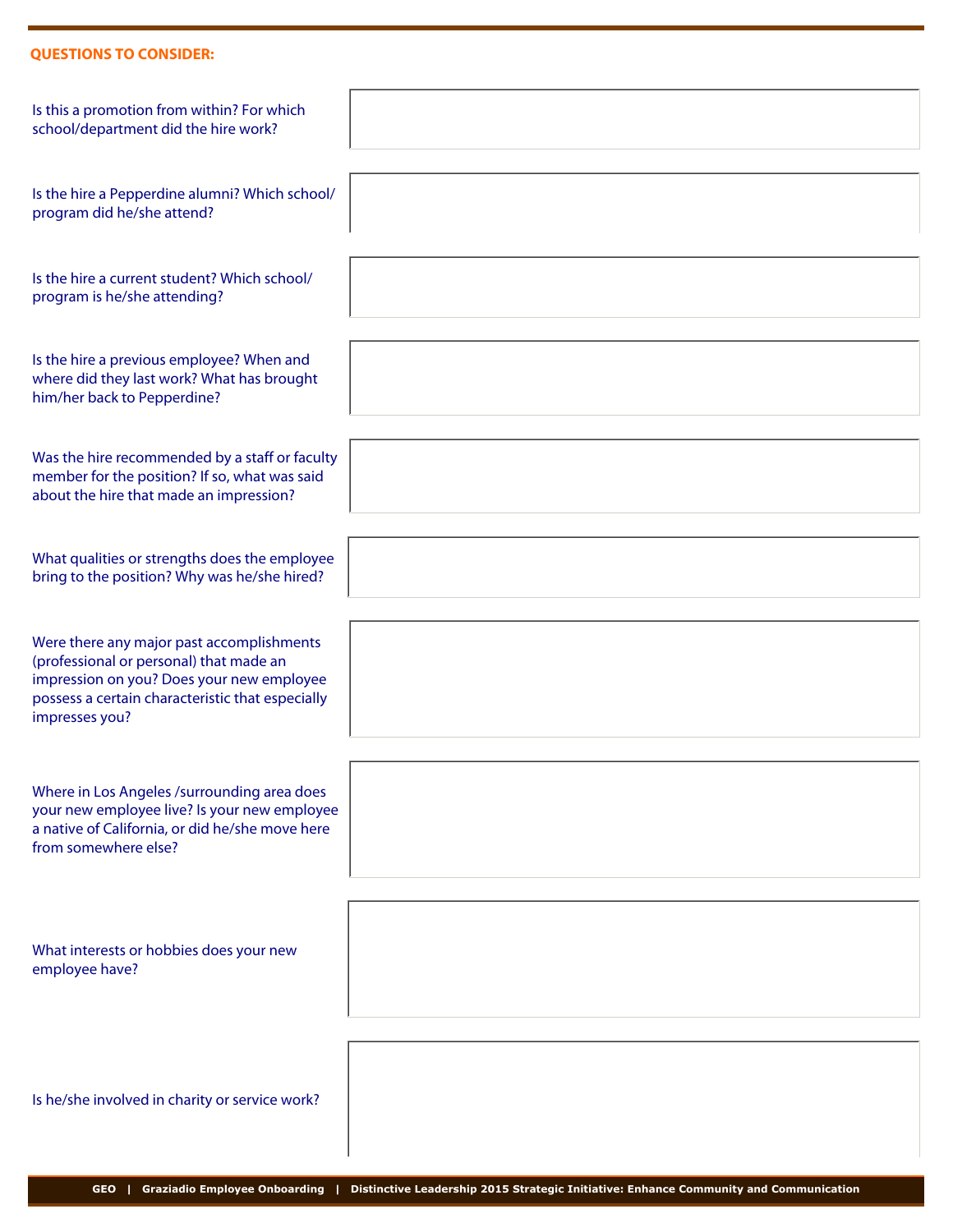

# PEPPERDINE UNIVERSITY Graziadio School of Business and Management

It is with great pleasure that I introduce **Chris Bauman** as **Executive Director, Administration, Financial Planning, and Talent Management**. Chris, who officially begins on July 29, will report to the Dean and sit on the school's Leadership Team for strategic planning and strategy implementation. In addition, Chris will, in collaboration with others in the school, plan and implement processes to enhance staff morale and communication, and to facilitate staff development.

Chris has worked for Pepperdine since 2006. During this time he has held several roles within the Office of Financial Planning - most recently as the University's Director of Financial Planning. His responsibilities include developing, maintaining, forecasting, and reporting on the university's operating budget. Prior to joining Pepperdine Chris worked with an investment firm in Los Angeles. Chris holds a B.A. in Economics from Pepperdine, as well as an MBA with an emphasis in finance from the Graziadio School, and he is currently working toward obtaining his CPA certification. Chris is past-president of the Malibu Rotary Club and serves as the servant leader of the finance ministry at his church. He enjoys most outdoor activities, including golfing, skiing, hiking, and running. He has completed the Los Angeles marathon and several half marathons.

Chris is married to Leslie, who holds a Master's degree in Clinical Psychology from Pepperdine University and is completing her PhD at Azusa Pacific University. As a couple they mentor engaged and newly married couples and are certified with the Boone Center for the Family's Successful Marriage Successful Ministry program. Together they are raising their first daughter Mazzlyn, who is 18 months old.

Linda A. Livingstone *Dean and Professor of Management* 

# PEPPERDINE UNIVERSITY Graziadio School of Business and Management

I am pleased to announce that **Annie Carr** has joined the Graziadio School staff as our **Assistant Director of Fully Employed Programs** at the West Los Angeles Graduate Campus. In her new role, Annie will advise BSM, MBA, MBAJ, and MS students in helping to plan their academic time at Pepperdine. Annie will work closely with Cynthia Diaz, and they will split the alphabet; Annie will work with students with last names beginning with A-K and Cynthia will work with students with last names beginning with L-Z.

Annie has an impressive background in education. For the past year and a half she has been the Associate Director of School Operations for KIPP LA Schools, a nonprofit charter school organization. Annie was responsible for strengthening operations and ensuring consistency among all seven elementary and middle schools. Prior to this position, Annie was the Dean of Student Services at California Culinary Academy in San Francisco. There she managed student retention, disability services, international student services, judicial affairs, rentry students and student clubs.

Annie is a graduate of Mount St. Mary's college with a Bachelor of Arts degree in Liberal Studies and USC with a Master of Education. She was born in Taiwan, raised in Los Angeles, and currently lives Mid-City with her husband Jon. A few years ago, Annie and Jon spent eight months traveling the Pacific and Southeast Asia visiting 11 countries. In her spare time, Annie likes to play tennis, participate in outdoor activities, and attend culinary and art events. She also volunteers with Big Sunday and Share Our Strength.

Please help me welcome Annie to the Program Office and the Graziadio School.

Jeanie O'Laughlin *Executive Director, Fully Employed Programs*